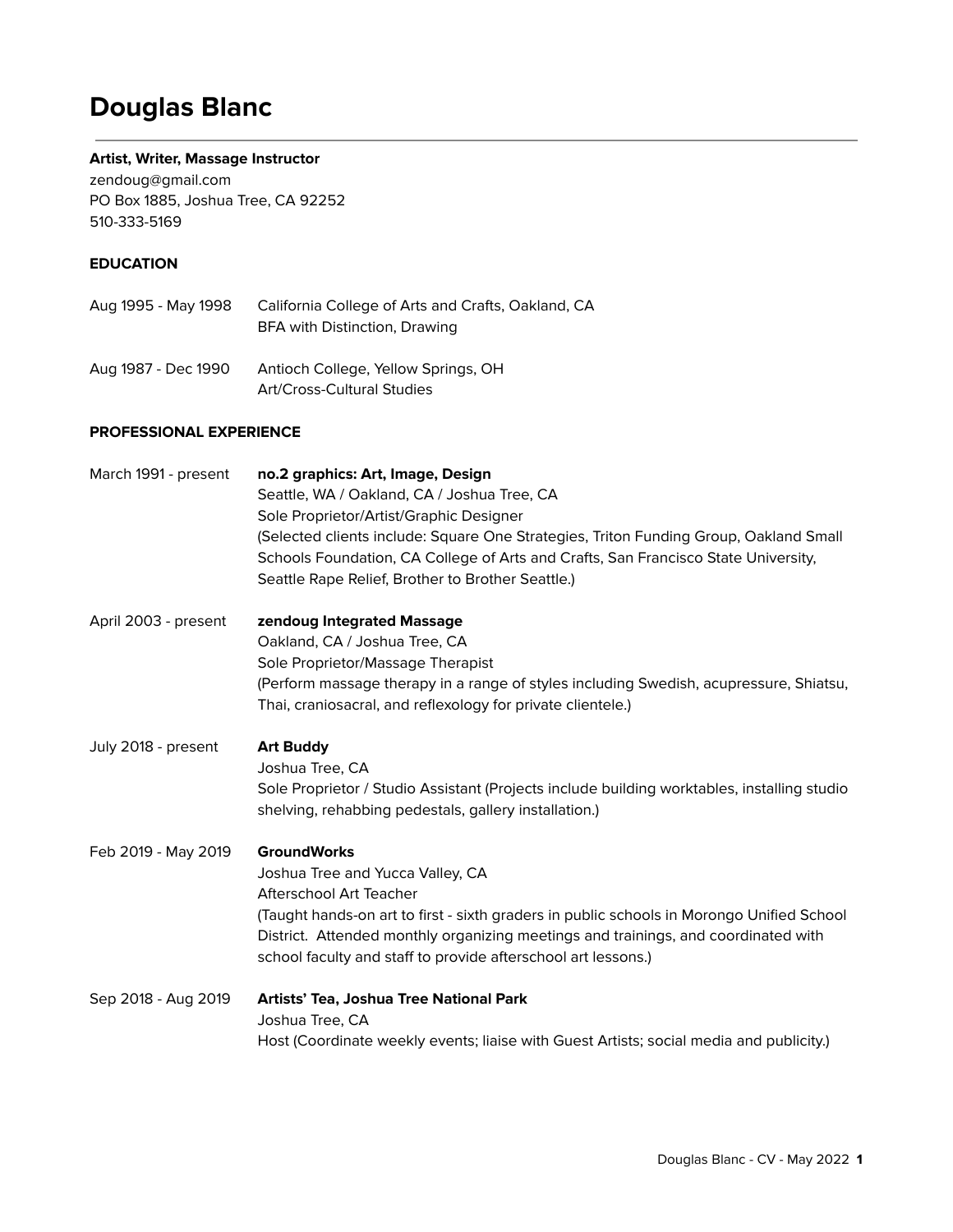| Feb 2014 - Aug 2018   | <b>San Francisco School of Massage and Bodywork</b><br>San Francisco, CA<br>Instructor (Taught classes in bodywork, business and ethics, anatomy and hygiene;<br>supervised clinic; mentored students; attended department meetings and trainings.)                                                                                                                                                                                           |
|-----------------------|-----------------------------------------------------------------------------------------------------------------------------------------------------------------------------------------------------------------------------------------------------------------------------------------------------------------------------------------------------------------------------------------------------------------------------------------------|
| Jan 2007 - May 2013   | <b>McKinnon Institute</b><br>Oakland, CA<br>Instructor / Clinic Supervisor (Taught classes in bodywork, business and ethics, anatomy<br>and hygiene; wrote curricular materials; coordinated instructor scheduling, supervised<br>student clinic; maintained textbooks and classroom supplies.)                                                                                                                                               |
|                       | March 2010 - Aug 2012 National Holistic Institute<br>Emeryville, CA<br>Teacher / Mentor (Taught classes in bodywork, business and ethics, anatomy and<br>hygiene; tracked student progress; tutored students; developed new curriculum; trained<br>other instructors and teaching assistants; conducted graduation ceremonies, supervised<br>student clinic; hosted career fairs; and attended regular department meetings and<br>trainings.) |
| Sept 2003 - Jan 2007  | <b>McKinnon Institute</b><br>Oakland, CA<br>Receptionist / Instructor Coordinator                                                                                                                                                                                                                                                                                                                                                             |
| July 1999 - July 2001 | <b>Japan Exchange Teaching Programme</b><br>Hakatajima, Shikoku, Japan<br>English Teacher                                                                                                                                                                                                                                                                                                                                                     |
| March - June 1999     | <b>CCAC All-Points Perspective, California College of Arts &amp; Crafts</b><br>Oakland, CA<br>Co-editor                                                                                                                                                                                                                                                                                                                                       |
| Jan 1997 - May 1998   | <b>Switch Magazine, California College of Arts &amp; Crafts</b><br>Oakland, CA<br>Designer / Contributor                                                                                                                                                                                                                                                                                                                                      |
| Jan 1996 - May 1996   | Department of Exhibitions and Public Programs, California College of Arts & Crafts<br>Oakland, CA<br>Graphic Designer (paid internship)                                                                                                                                                                                                                                                                                                       |
| Sept 1990 - Dec 1990  | The Antioch People's Record, Antioch College<br>Yellow Springs, OH<br>Co-editor (paid internship)                                                                                                                                                                                                                                                                                                                                             |
| June 1989 - Aug 1989  | <b>Marvel Comics</b><br>New York, NY<br>Editorial Assistant (paid internship)                                                                                                                                                                                                                                                                                                                                                                 |
| Jan 1988 - Aug 1988   | <b>The Washington Blade</b><br>Washington, DC<br>Layout / Art Department (paid internship)                                                                                                                                                                                                                                                                                                                                                    |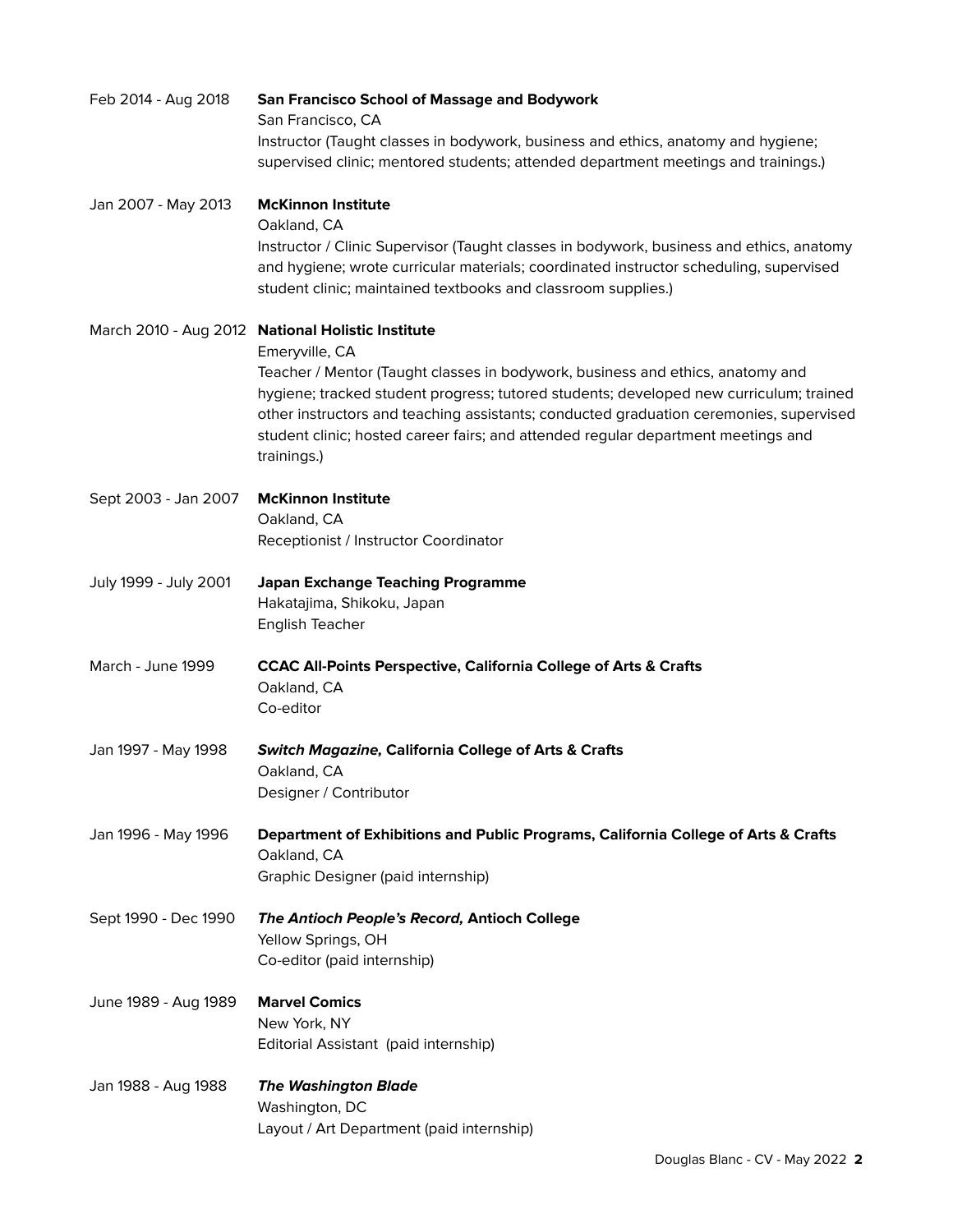#### **ART EXPERIENCE**

### **exhibitions**

| Aug - Sept 2022        | <b>Featured Artist</b><br>Pilates & Arts Studio/Gallery, Joshua Tree, CA<br>Acrylic paintings and charcoal drawings                                                                                                                                            |
|------------------------|----------------------------------------------------------------------------------------------------------------------------------------------------------------------------------------------------------------------------------------------------------------|
| Oct 2019               | Hwy 62 Art Tours (group show + open studio)<br>Morongo Basin Cultural Arts Council, Joshua Tree, CA<br>Mixed media paintings, prints, drawings, greeting cards                                                                                                 |
| Sept - Oct 2019        | Survival is Insufficient: Art After the Apocalypse<br>Artwork inspired by Emily St John Mandel's Station Eleven: Part of the NEA Big Read<br><b>Morongo Basin</b><br>Beatnik Lounge, Joshua Tree, CA<br>Co-curated group multi-media show with Jillian Sandell |
| March - May 2019       | <b>Featured Artist</b><br>Love Monkey, Joshua Tree, CA<br>Acrylic paintings and greeting cards                                                                                                                                                                 |
| Sept 2018              | JTNP Art Expo 2018 (juried group show)<br>29 Palms Gallery, Twentynine Palms, CA<br>Acrylic painting                                                                                                                                                           |
| Sept - Oct 2018        | Lost and Found (co-curator, group show)<br>Beatnik Lounge, Joshua Tree, CA                                                                                                                                                                                     |
| <b>July - Oct 2018</b> | Topophobia (solo show)<br>Joshua Tree Library, Joshua Tree, CA<br>Mixed media paintings                                                                                                                                                                        |
| May - July 2018        | Crania (two-person show)<br>29 Palms Inn, Twentynine Palms, CA<br>Acrylic paintings                                                                                                                                                                            |
| March 2018             | Life in the Cracks (juried group show)<br>San Bernardino Museum, San Bernardino, CA<br>Acrylic painting                                                                                                                                                        |
| Jan 2018               | The Dog Show (group show)<br>Beatnik Lounge, Joshua Tree, CA<br>Acrylic painting                                                                                                                                                                               |
| Oct 2017               | Hwy 62 Art Tours (group show + open studio)<br>Morongo Basin Cultural Arts Council, Joshua Tree, CA<br>Mixed media paintings                                                                                                                                   |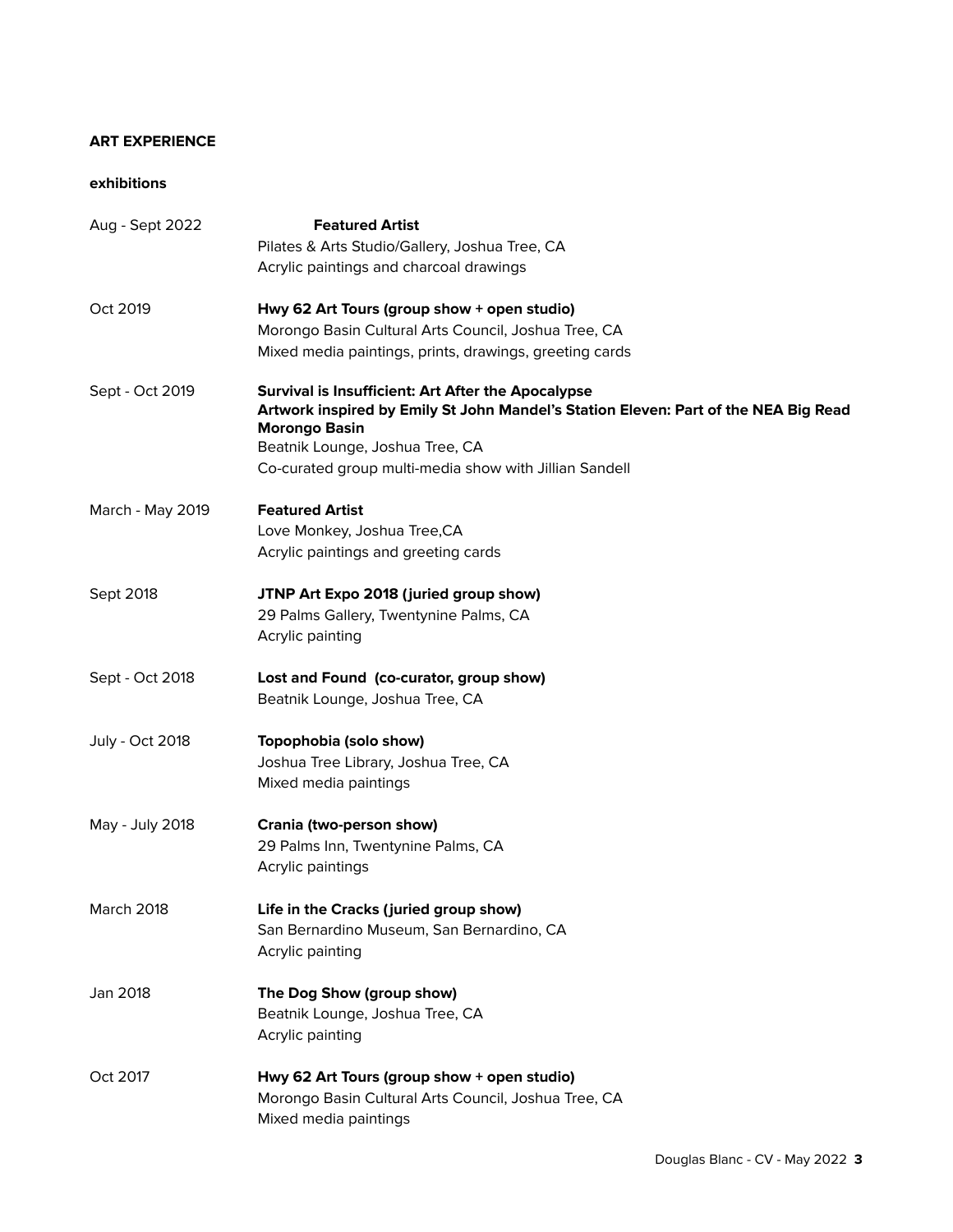| Aug 2017                | Adventures in Facebooklandia (group show)<br>Beatnik Lounge, Joshua Tree, CA<br>Acrylic painting                                          |
|-------------------------|-------------------------------------------------------------------------------------------------------------------------------------------|
| May 2017                | Artists' Tea Show (group show)<br>Gallery 62, Joshua Tree, CA<br>Collage                                                                  |
| April 2015              | Pro Arts (group show + open studio)<br>Pro Arts Gallery + American Steel Studios, Oakland, CA<br>Mixed media paintings                    |
| <b>Jan - March 2015</b> | The Art of Living Black (group show + open studio)<br>Richmond Arts Center + American Steel Studios, Oakland, CA<br>Mixed media paintings |
| May 2014                | Art + Industry (group show + open studio)<br>American Steel Studios, Oakland, CA<br>Mixed media paintings                                 |
| May 2013                | Art + Industry (group show + open studio)<br>American Steel Studios, Oakland, CA<br>Mixed media paintings                                 |
| April 2003 - April 2013 | <b>CCAC Art Fairs</b><br>California College of Arts & Crafts, Oakland, CA<br>Sold work at twice-yearly art fair for CCAC Alumni           |
| June 2006               | The Virus Show (group show)<br>Lobot Gallery, Oakland, CA<br>Drawings on panels                                                           |
| March - May 2003        | Sway Spring Show (group show)<br>Sway Gallery, Berkeley, CA<br>Acrylic paintings                                                          |
| Jan - Feb 2003          | <b>Sway Inaugural Show (group show)</b><br>Sway Gallery, Berkeley, CA<br>Acrylic paintings and collages                                   |
| Dec 2002                | Hide (solo show)<br>Anshen + Allen Architects, San Francisco, CA<br>Acrylic paintings                                                     |
| Nov 1999                | Hakata-cho Bunkasai (group show)<br>Hakata-cho Auditorium, Japan<br>Collage                                                               |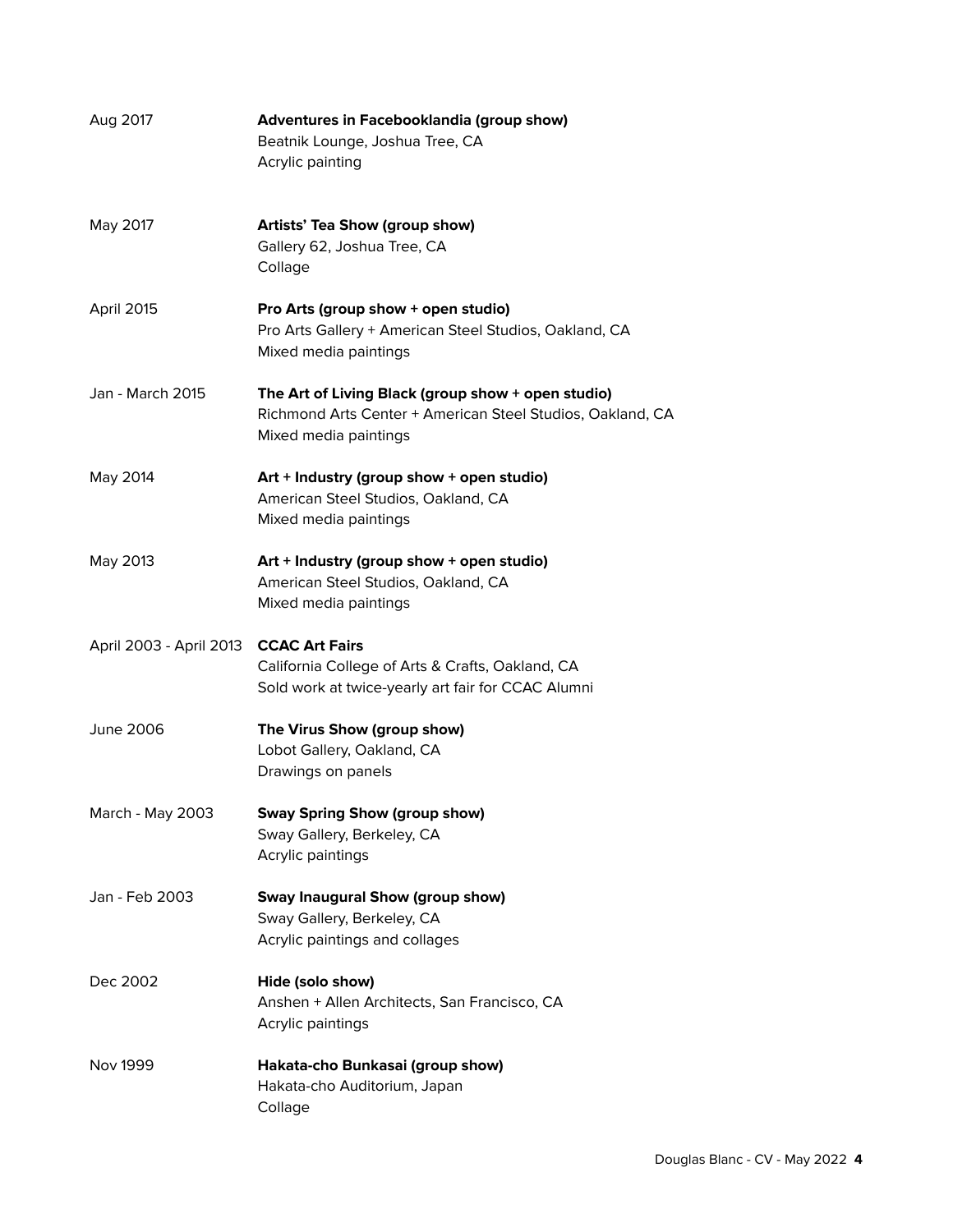| June 1998. | <b>CCAC Senior Show (juried group show)</b><br>Student Center Galleries, Oakland, CA<br>Drawings and etchings |
|------------|---------------------------------------------------------------------------------------------------------------|
| May 1998   | No. 2 (solo show)<br>Center Gallery, Oakland, CA<br>Various media                                             |
| Oct 1997   | Heads & Other Lumps (two-person show)<br>Isabel Percy West Gallery, Oakland, CA<br>Portraiture                |
| Oct 1997   | <b>Blanc &amp; White (solo show)</b><br>Martinez 4 Gallery, Oakland, CA<br>Photographs                        |
| Sept 1997  | Wish You Were Here (solo show)<br>The Print Shop, Oakland, CA<br>Etchings                                     |

## **performances and presentations**

| Feb 2020         | <b>Book Release and Reading, Space Cowboy Books</b><br>Joshua Tree, CA<br>Read an excerpt from my novel, The Downsider, (in progress) with other local science<br>fiction writers |
|------------------|-----------------------------------------------------------------------------------------------------------------------------------------------------------------------------------|
| <b>July 2018</b> | Topophobia, Joshua Tree Library<br>Joshua Tree, CA<br>Artist's Talk                                                                                                               |
| Aug 2017         | Desert Stories XI, Hi-Desert Cultural Center<br>Joshua Tree, CA<br>Read original story entitled 'Bullets and Bones' as part of a group reading                                    |
| March 2016       | <b>Artists' Tea</b><br>Joshua Tree National Park, CA<br><b>Guest Artist</b>                                                                                                       |
| April 2002       | Fuzzy Logic, Anshen + Allen Architects<br>San Francisco, CA<br>Slide lecture                                                                                                      |
| <b>July 2002</b> | <b>Fashionista!</b><br>Blue Sky Club, San Francisco, CA<br>Fashion show and performance<br>Model/Performer                                                                        |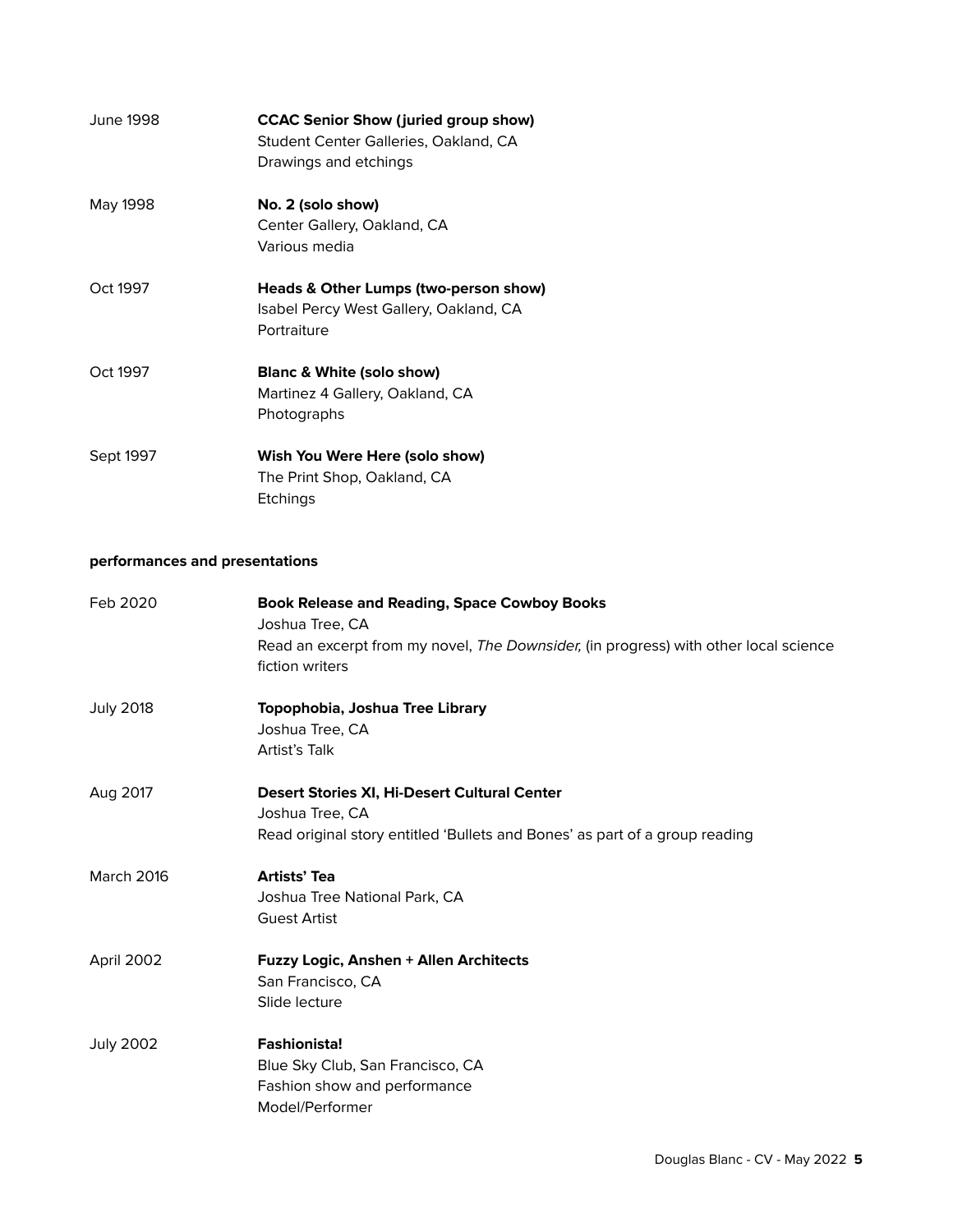| Dec 2001            | <b>Cloud Factory Collective Naughty Santa Show</b><br>SOMArts, San Francisco, CA<br>Fashion show and performance<br>Model/Performer        |
|---------------------|--------------------------------------------------------------------------------------------------------------------------------------------|
| <b>July 2000</b>    | <b>Hakata Cultural Center</b><br>Hakata-cho, Japan<br>No. 2 (slide lecture)                                                                |
| Aug 1998            | <b>California College of Arts and Crafts Pre-College Program</b><br>Oakland, CA<br>Sequential Illustration Workshop                        |
| May 1998            | <b>California College of Arts and Crafts</b><br>Oakland, CA<br>No. 2 (slide lecture)                                                       |
| Aug 1994            | I Miss My Brother's Touch<br>Seattle, WA<br>One-person performance at Alice B. Theatre                                                     |
| Aug 1994 - Aug 1995 | <b>Prophets of the New Tribe</b><br>Seattle, WA<br>Poetry Readings at different venues with a collective of queer men of color             |
| publications        |                                                                                                                                            |
| Nov 2019 -          | <b>The Downsider</b><br>Afro-Futurist Science Fiction Novel<br>In progress                                                                 |
| April 2008          | <b>McKinnon Acupressure Manual</b><br>Oakland, CA<br>Designed, wrote and illustrated a 64-page textbook for beginning Acupressure students |
| Dec 1997            | <b>Some Fall: Poems by Douglas Blanc</b><br>Oakland, CA<br>Designed, wrote, and printed a limited edition chapbook of original poems       |

## **COMMUNITY ENGAGEMENT**

| Dec 2016 - present | <b>High Desert Test Sites</b><br>Joshua Tree, CA                                                                   |
|--------------------|--------------------------------------------------------------------------------------------------------------------|
| Oct 2020 - present | Co-curator HDTS Community Library/Volunteer<br><b>Mojave Artists of Color Collective</b><br>Morongo Basin Area, CA |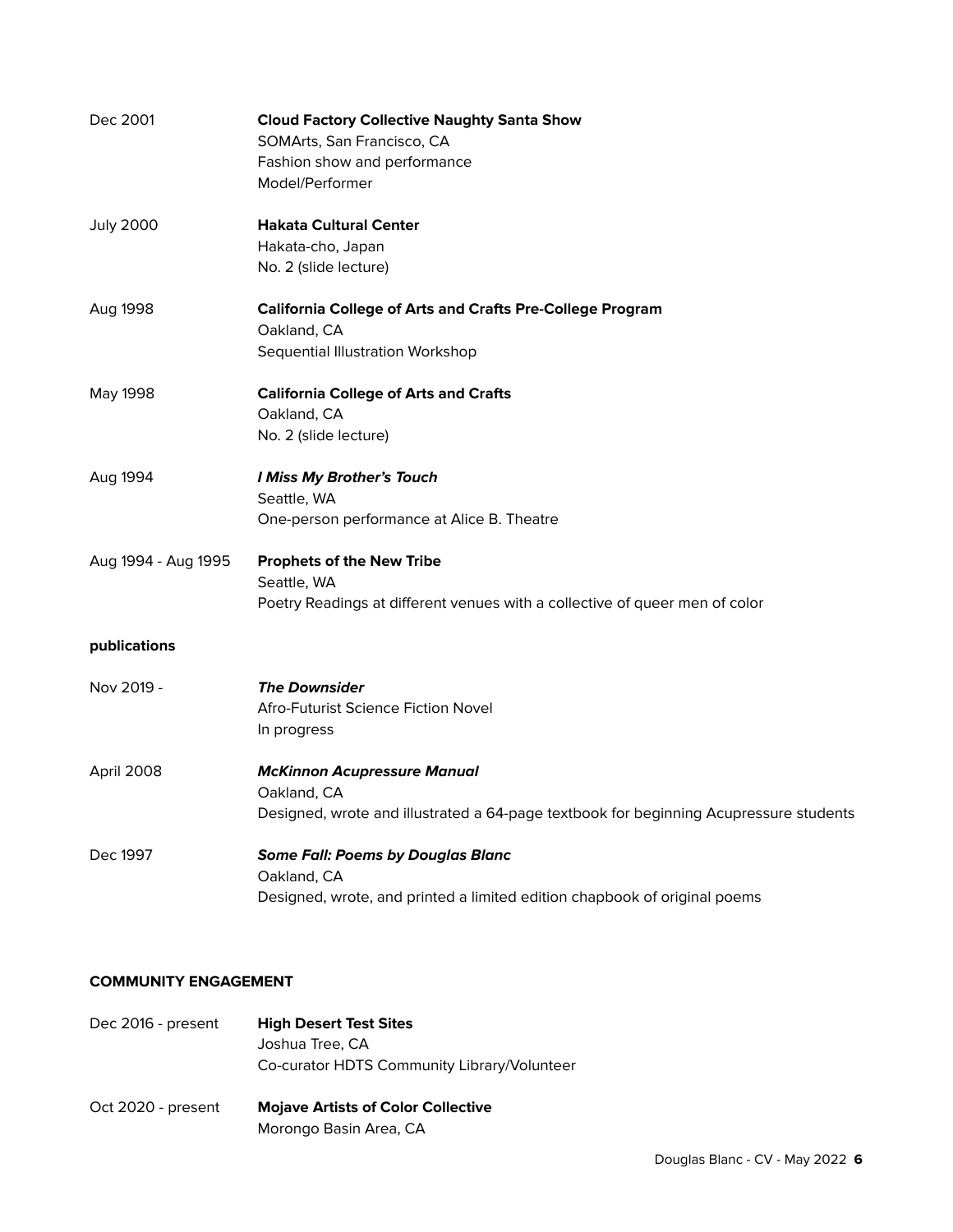Founder and Facilitator

| May 2021              | <b>2021 Arts Innovator Micro Grant</b><br><b>ARTS Connection, San Bernardino County</b><br>Awardee                                  |
|-----------------------|-------------------------------------------------------------------------------------------------------------------------------------|
| Aug 2017 - Apr 2020   | <b>Artists' Tea Community Advisory Council</b><br>Joshua Tree, CA<br>Representative                                                 |
| Aug - Oct 2019        | <b>NEA Big Read Morongo Basin</b><br>Joshua Tree, CA<br>Volunteer                                                                   |
| Oct 2016 - Dec 2018   | <b>Transition Joshua Tree Permaculture Team</b><br>Joshua Tree, CA<br>Member                                                        |
| April 2017            | <b>Joshua Tree Zinefest</b><br>Joshua Tree, CA<br>Volunteer                                                                         |
| Jan 2014 - Aug 2015   | <b>Suitcase Clinic</b><br>Berkeley, CA<br>Massage Therapy Volunteer Coordinator                                                     |
| Oct 2008 - Dec 2015   | <b>Lower Bottom Neighborhood Association (West Oakland)</b><br>Oakland, CA<br>Member                                                |
| Oct 2005 - April 2009 | <b>Touch Health Association</b><br>Oakland, CA<br>Volunteer Instructor (infant massage for teen mothers)                            |
|                       | April 2003 - May 2004 Center for AIDS Services<br>Oakland, CA<br><b>Volunteer Massage Therapist</b>                                 |
| May 2002              | <b>Oakland School for the Arts</b><br>Oakland, CA<br>Panelist, Admissions Portfolio Review, Drawing Department                      |
| Sept 1997 - May 1998  | <b>Student Advisory Council, California College of Arts and Crafts</b><br>Oakland, CA<br>Painting/Drawing Department Representative |
| May 1993 - Nov 1995   | <b>Seattle Rape Relief</b><br>Seattle, CA<br><b>Support Group Coordinator</b>                                                       |